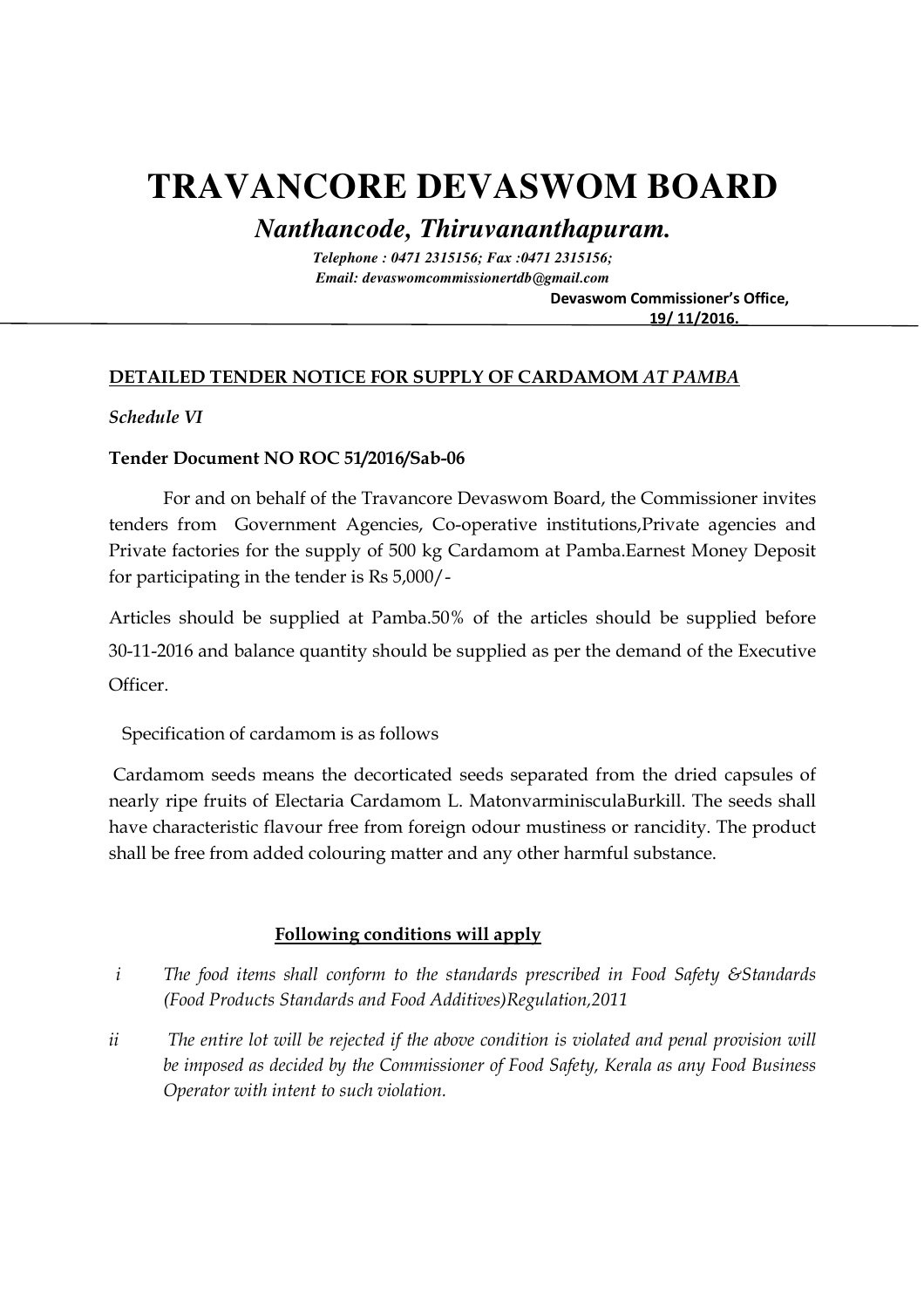- *iii The supplier shall liable to be prosecuted under Food Safety &Standards,2006,if standard variations are noted from that prescribed under Food Safety & Standards regulation 2011 because under sec.3 of FSS Act.2006 "Sale" with its grammatical variations and cognate expressions, means the sale of any article of food whether for cash or on credit or byway of exchange and whether by wholesale or retail for human consumption or use or for analysis and includes an agreement for sale, an offer for sale, the exposing for sale for having in procession for sale of such article and includes also attempt to sell any such article.*
- *iv Payment will be released only to those suppliers who supply raw materials which conform to the standards under Food Safety &Standards (Food Products Standards and Food Additives)Regulation,2011*
- *v The supplier should submit an analysis certificate from and accredited lab along with every lot supply*
- *vi The supplier should have a valid FBO/PFA/FPO/FSSAI license issued by the competent authority.*
- *vii All the items should be packed only in new jute bags or in bags as per standards of Food Safety and the name of the supplier should be mentioned in front of the bag.*
- *viii Suppliers should furnish weight of the lorry load from the weigh bridge situated at Pampa and also furnish the quality certificate from accredited analytical lab for each load in addition to our test at Pampa.*
- *ix Payment will be made only for the weight of the article excluding the weight of the bag.*

 All the materials should be analyzed at Pamba laboratory to ascertain whether it conforms to the required standard

The rate quoted should be inclusive of taxes, freight up to respective designation, loading and unloading charges and all other expenses. In case the contract is awarded, Bank Guarantee for an amount equivalent to 10% of the total value of the articles to be supplied and valid for one year will have to be produced as security for satisfactory fulfillment of the contract at the time of executing agreement. Necessary agreement should be executed with the Executive Officer,Sabarimala within the stipulated time. The Board reserves the right to apportion the quantity among the suppliers.No compromise in the quality of the articles will be allowed.